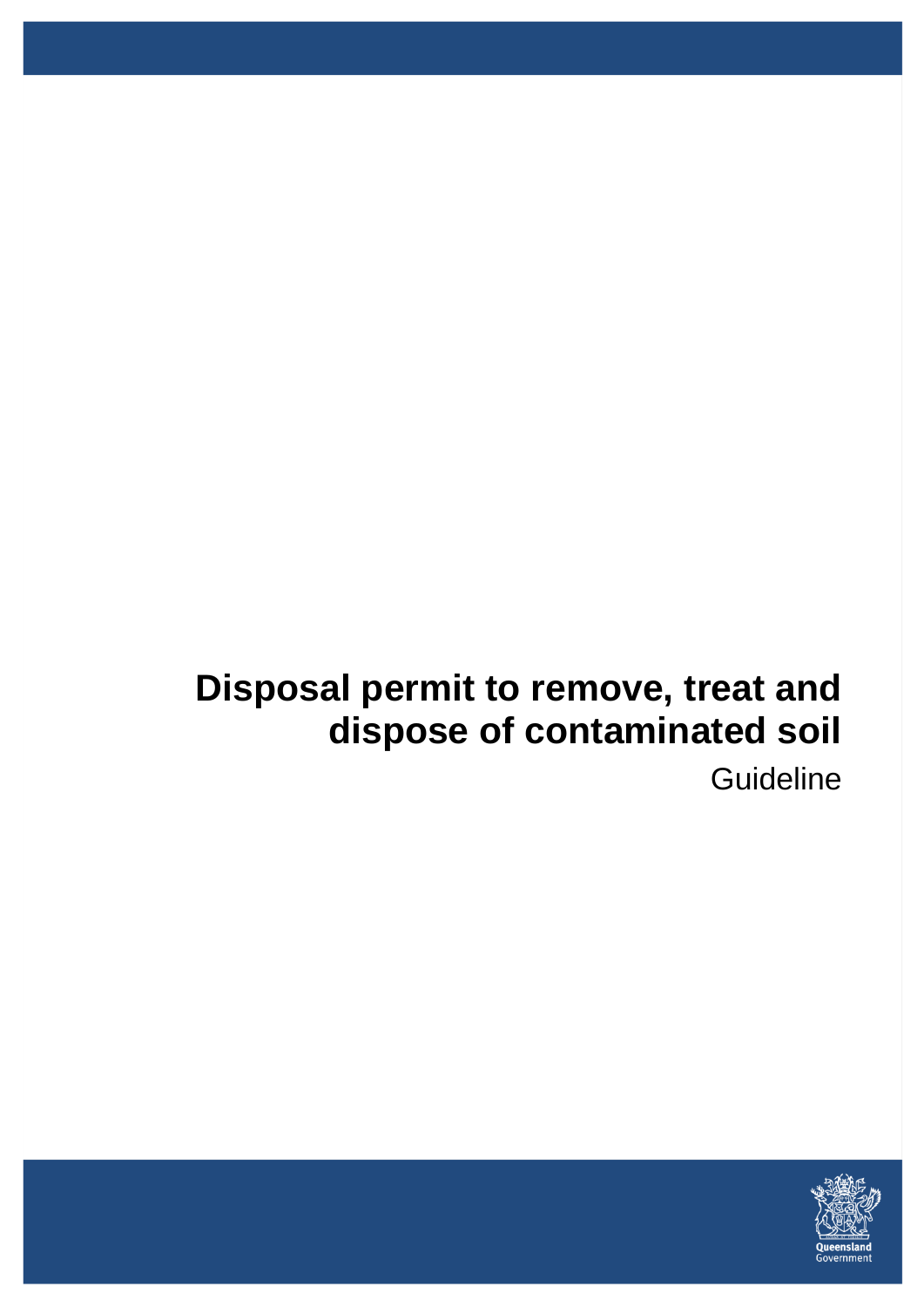Prepared by: Waste Operations, Environmental Services and Regulation, Department of Environment and Science

© State of Queensland, 2020.

The Queensland Government supports and encourages the dissemination and exchange of its information. The copyright in this publication is licensed under a Creative Commons Attribution 4.0 Australia (CC BY) licence.



Under this licence you are free, without having to seek our permission, to use this publication in accordance with the licence terms.

You must keep intact the copyright notice and attribute the State of Queensland as the source of the publication. For more information on this licence, visit <http://creativecommons.org/licenses/by/4.0/au/deed.en>

#### **Disclaimer**

This document has been prepared with all due diligence and care, based on the best available information at the time of publication. The department holds no responsibility for any errors or omissions within this document. Any decisions made by other parties based on this document are solely the responsibility of those parties. Information contained in this document is from a number of sources and, as such, does not necessarily represent government or departmental policy.

If you need to access this document in a language other than English, please call the Translating and Interpreting Service (TIS National) on 131 450 and ask them to telephone Library Services on +61 7 3170 5470.

This publication can be made available in an alternative format (e.g. large print or audiotape) on request for people with vision impairment; phone +61 7 3170 5470 or email <library@des.qld.gov.au>.

ESR/2020/5353, Disposal permit to remove, treat and dispose of contaminated soil, version 1.00, Last reviewed: 24 JUN 2020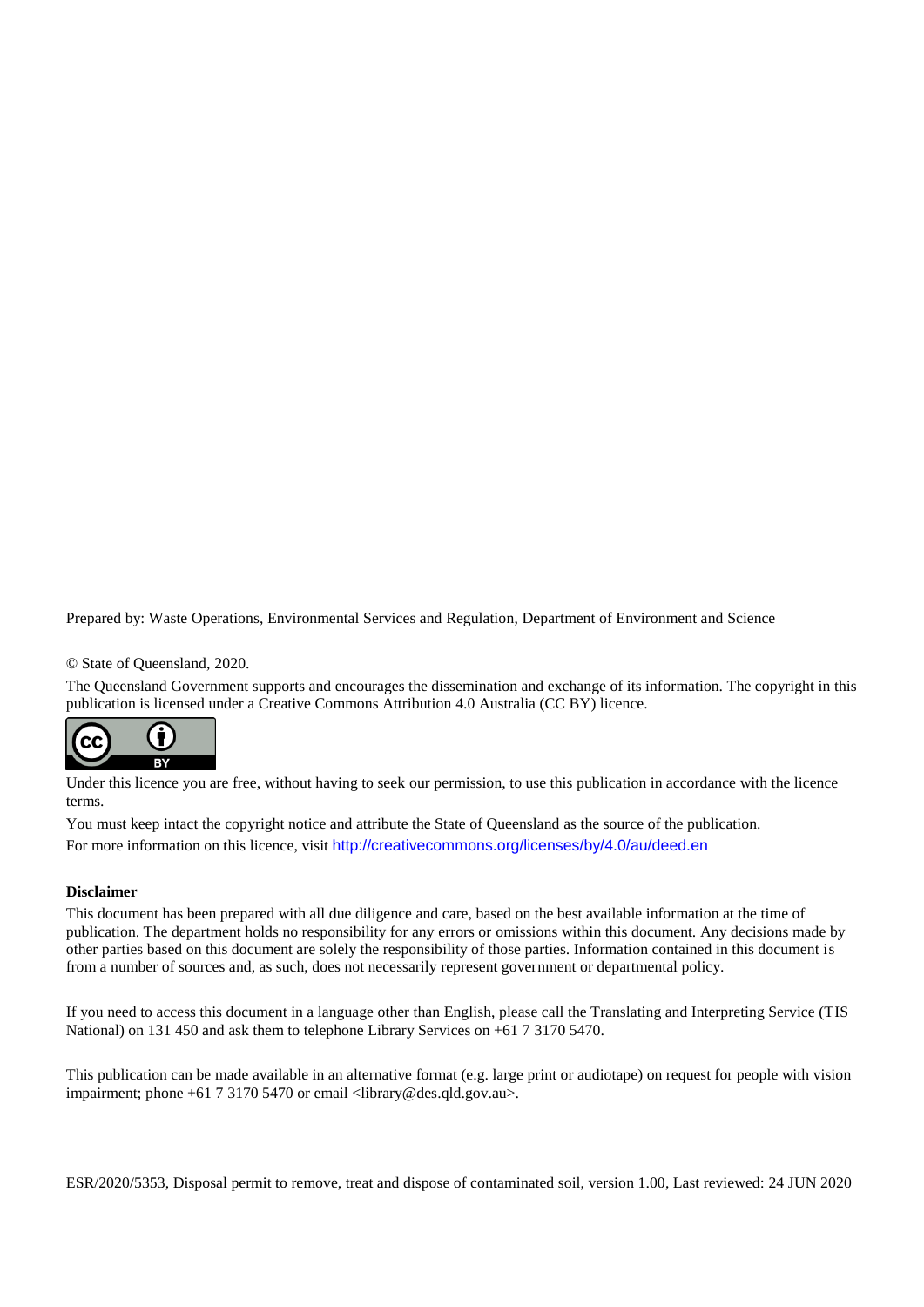# **Contents**

| 424 |  |
|-----|--|
| 425 |  |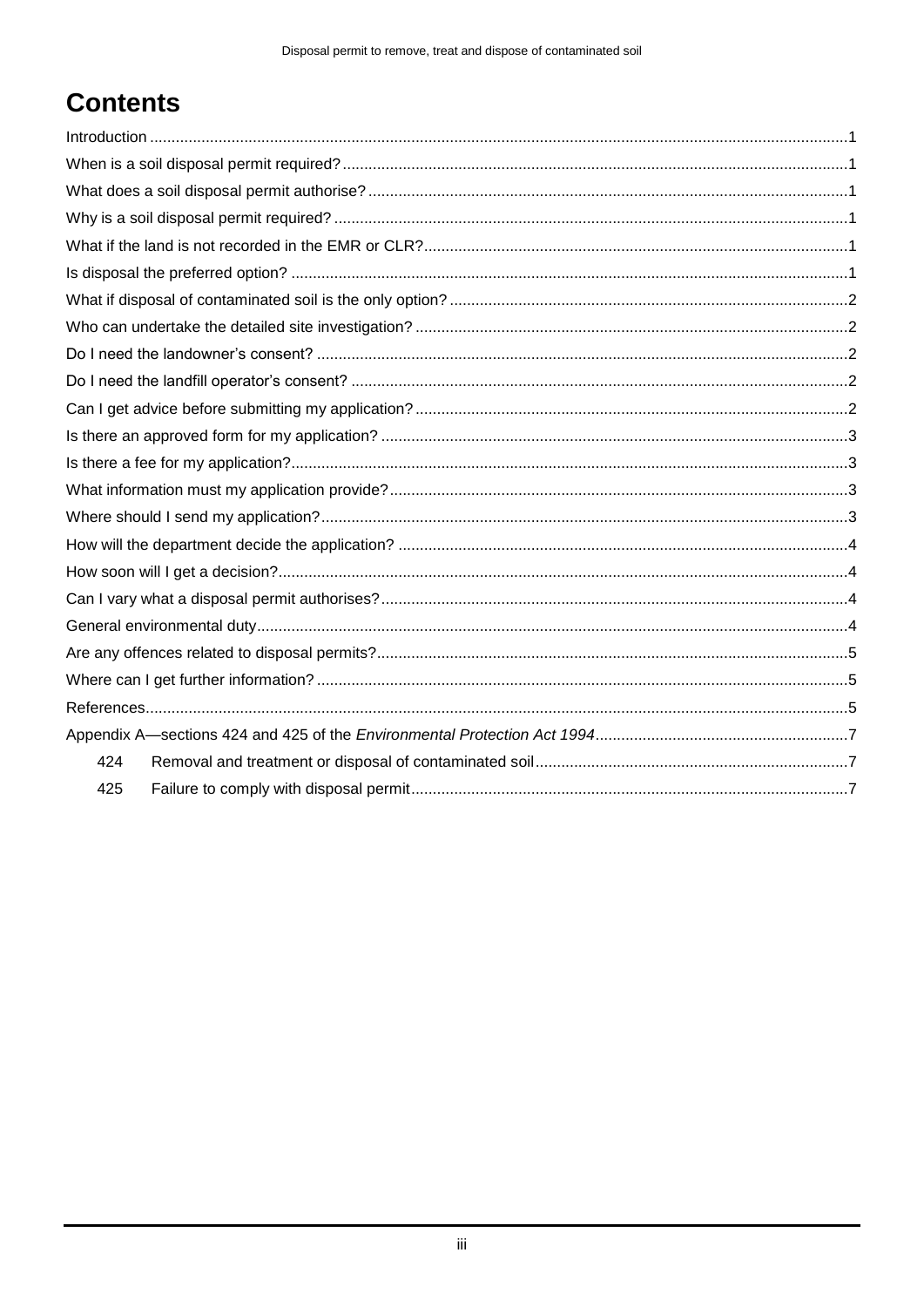# **Introduction**

This document provides information about how to apply for a disposal permit to remove, and treat or dispose of contaminated soil. The Queensland Government's website: [Apply for a disposal permit](https://www.qld.gov.au/environment/pollution/management/contaminated-land/permits/disposal-permit) (DES, 2015) provides additional information.

# **When is a soil disposal permit required?**

You require a soil disposal permit if you wish to take any of the following actions:

- remove, and treat or dispose of, contaminated soil from land that is recorded in the environmental management register (EMR) or contaminated land register (CLR)
- bring into Queensland, and treat or dispose of, contaminated soil from contaminated land outside the State.

These actions are regulated under the *Environmental Protection Act 1994* (see [Appendix A—sections 424 and 425](#page-9-0)  of the *[Environmental Protection](#page-9-0) Act 1994* below)

You do not need a soil disposal permit if you are going to treat or manage the contaminated soil on its site of origin.

# **What does a soil disposal permit authorise?**

A disposal permit authorises the removal of a specific, maximum volume of soil from a particular parcel of land for transport to a specific location. The location would be either a licensed disposal site or a place where the soil is to be treated. The disposal permit does not authorise carrying out an environmentally relevant activity (ERA) where treatment or disposal of the soil would necessitate obtaining one; for example, when carrying out ERA 54 (Mechanic Waste Reprocessing) or ERA 55 (Other Waste Reprocessing or Treatment).

The permit may contain conditions that specify how particular activities associated with the disposal must be undertaken. Typically, the permit holder will be required to give a copy of the permit to everyone involved in the disposal activity. If the permit authorises the soil to be treated at a location other than one already managed under an environmental authority, the permit may also include conditions to ensure environmental harm does not result from treatment activities.

#### **Why is a soil disposal permit required?**

The purpose of a soil disposal permit is to:

- manage the potential risk to human health and the environment that may occur during the removal, and transport of contaminated soil
- ensure that contaminated soil is disposed of appropriately
- ensure that the disposal of contaminated soil does not result in the creation of new contaminated sites.

# **What if the land is not recorded in the EMR or CLR?**

If the land is in Queensland and has contaminated soil, it is likely that it should be recorded in the EMR or CLR. If the land is not yet recorded in either register, you have a legal duty to notify the Department of Environment and Science (the department) about the contamination. It is an offence not to notify. The department's website, [Managing contaminated land—Duty to notify](https://www.qld.gov.au/environment/pollution/management/contaminated-land/assessing/notifications) (DES, 2015), provides advice about how and when you should notify.

# **Is disposal the preferred option?**

No, disposal is not the preferred option. The department actively supports the national targets for reduction in waste going to landfill, and promotes on-site remediation as the preferred option for dealing with contaminated soils.

The National Environmental Protection (Assessment of Site Contamination) Measures 1999 (*contaminated land NEPM*), Volume 1 (Assessment of Site Contamination Policy Framework) (NEPC, 2013), establishes a hierarchy of remediation options. In that hierarchy, disposal to landfill is the least preferred option, and should be used only when no other method is available for remediating the soil(s). The [National Remediation Framework](https://www.remediationframework.com.au/) provides a nationally consistent approach to remediating and managing contaminated sites that is recognised as best practice.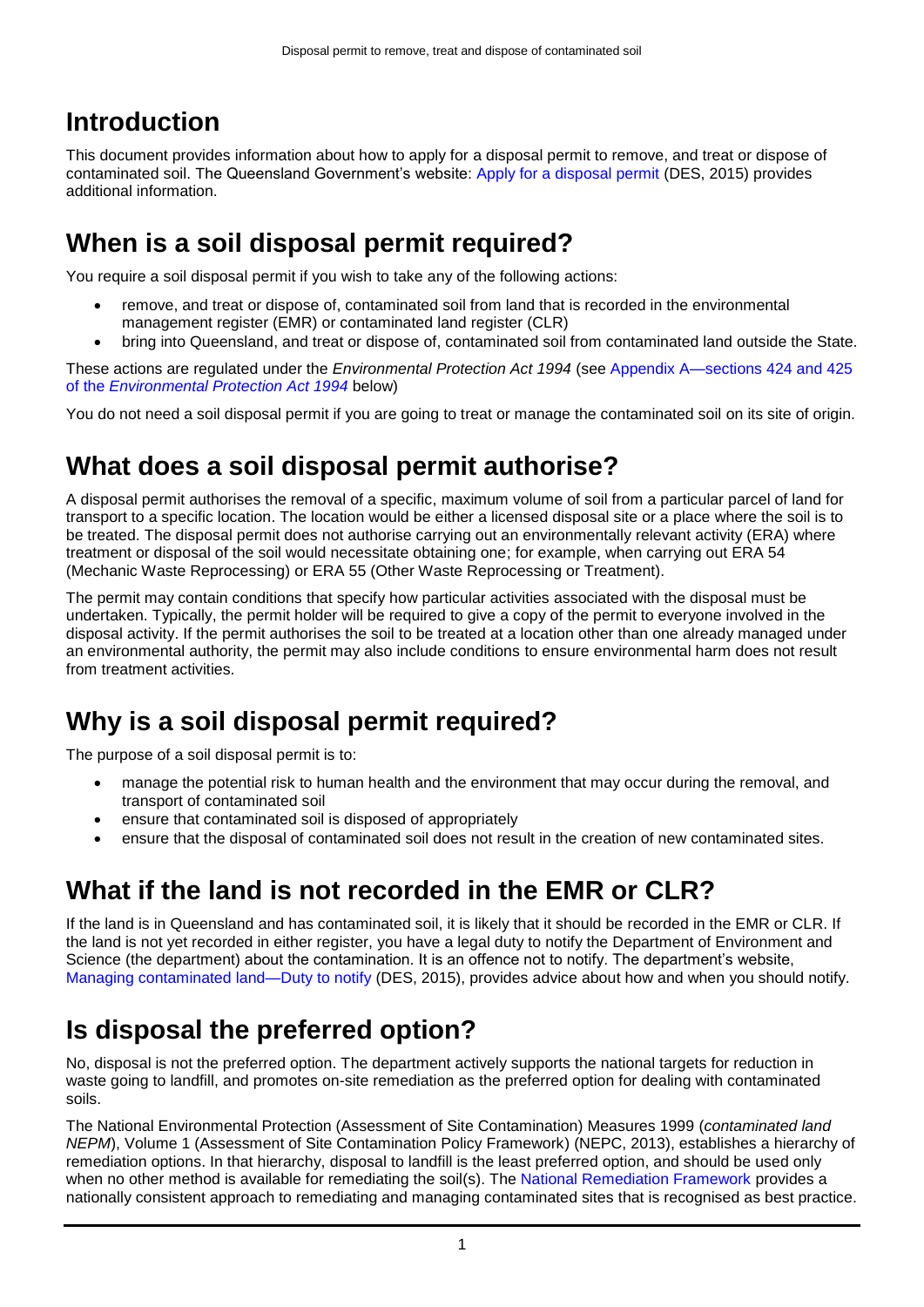For soil contaminated by per- and/or poly-fluoroalkyl substances (PFAS), the *PFAS National Environmental Management Plan* (Heads of EPAs of Australia and New Zealand, 2018) provides additional guidance.

### **What if disposal of contaminated soil is the only option?**

If disposal is the only viable option for some contaminated soil, you should make every effort to reduce the volume of soil requiring disposal.

You should undertake a detailed site investigation (see Schedule B2 of the contaminated land NEPM), based on field sampling and laboratory testing, to delineate the extent of contamination and determine the volume and level of contamination before commencing any excavation. This will allow you to plan the separation of contaminated soils from uncontaminated soils.

You should separate highly contaminated or leachable soils from clean soils and less contaminated soils that can be treated. Separation will reduce volumes requiring specific treatment or disposal, and will significantly reduce the treatment and disposal costs associated with highly contaminated soil.

For high strength waste, you must apply all reasonable and practicable treatments prior to disposal to landfill.

Reducing contaminant concentrations by diluting (for example, by adding clean soil or less contaminated soil) is not an acceptable remediation strategy. Similarly, disposal of clean fill with contaminated soil is not acceptable.

#### **Who can undertake the detailed site investigation?**

A *suitably qualified person* must undertake the detailed site investigation (see Chapter 12, Part 3 of the *Environmental Protection Act 1994*). A suitably qualified person has relevant tertiary qualifications, several years' experience in contaminated land investigations, and membership of a prescribed organisation (see Schedule 8 of the Environmental Protection Regulation 2008).

# **Do I need the landowner's consent?**

Yes. If you are the lessee or occupier of the land, or you are acting on behalf of the landowner, you must provide written consent from the landowner to the proposed removal and treatment or disposal of the soil. Their written consent must accompany your application for a disposal permit.

#### **Do I need the landfill operator's consent?**

Yes. With your application, you must provide an acceptance letter from the operator of the landfill to which the soil would be taken for disposal. The landfill acceptance letter must include the following information:

- address and lot on plan details of the site from which the soil will be removed
- address and lot on plan details of the site to which the soil will be taken for disposal
- identification details of the environmental authority that regulates the disposal landfill
- compliance statement from the landfill operator confirming they are meeting the conditions of their environmental authority
- total volume of the soil to be received at the landfill
- disposal method(s) (e.g. in lined or unlined landfill)
- laboratory testing results that explain why a lined and/or unlined disposal area will be use for all or portions of the soil.

# **Can I get advice before submitting my application?**

Yes. The department provides a pre-lodgement advice service. You may apply for a pre-lodgement meeting through the department's website: [How to apply for environmental licence or permit](https://environment.des.qld.gov.au/licences-permits/how-to-apply/) (DES, 2018).

If you intend to apply for a disposal permit that may involve a significant transport distance, or you are not sure you can achieve any of the regulatory requirements, you should apply for a pre-lodgement meeting. This service may reduce delays and potential problems.

If you intend to transport contaminated soils into Queensland from another state, you should contact that state's jurisdiction regarding approvals you may require to take the soil out of the state.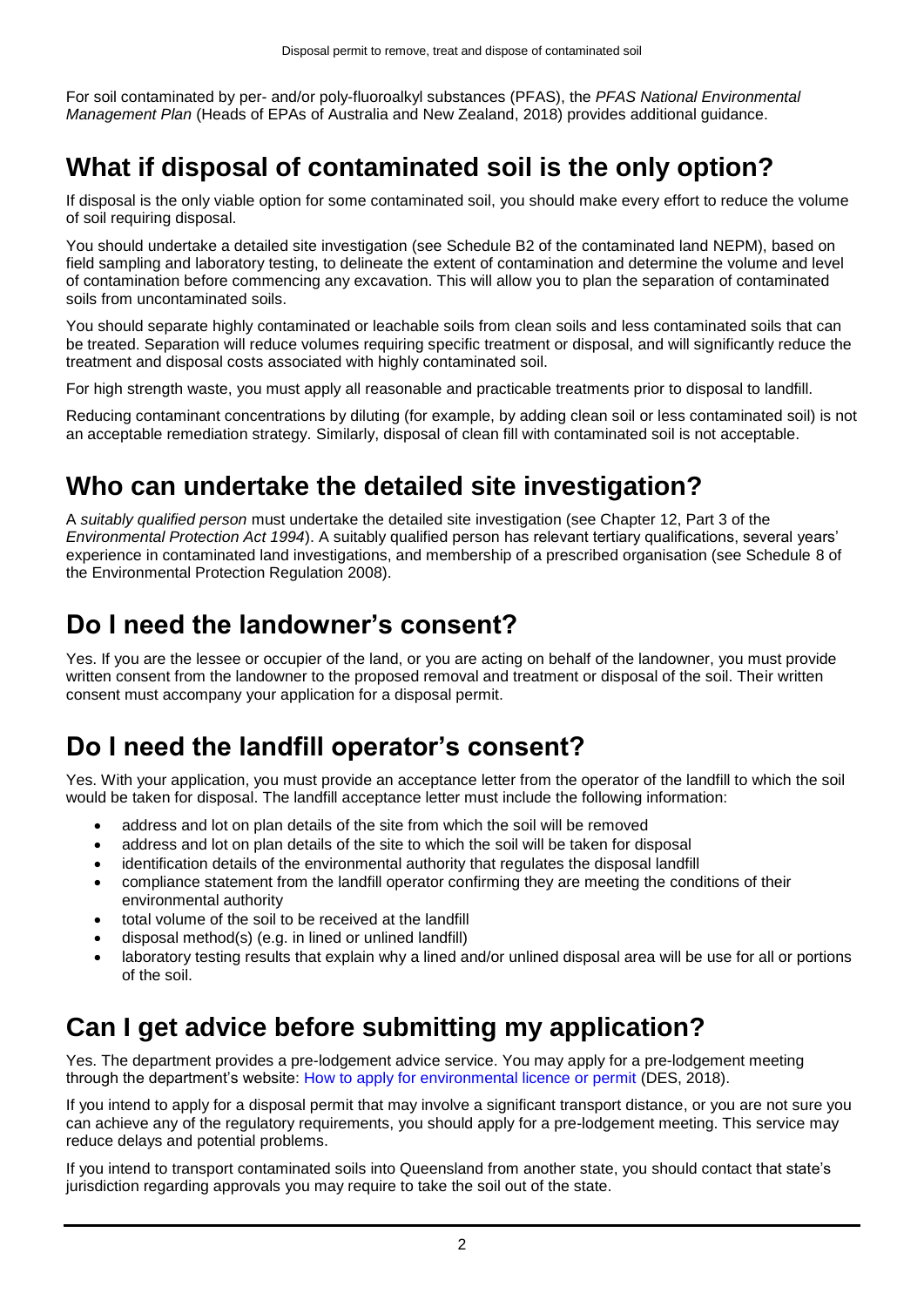# **Is there an approved form for my application?**

Yes. You must make your application in the approved form, *Application for a disposal permit for contaminated soil*, which is available from the department's website: [Forms: waste](https://environment.des.qld.gov.au/forms/waste.html) (DES, 2018)

# **Is there a fee for my application?**

At present, there is no fee for your application for a disposal permit.

# **What information must my application provide?**

In addition to being made in the approved form, your application must be supported by enough information to enable the department to decide whether to issue the permit. The supporting information must assess the likely risks to the environment from the removal and treatment or disposal of the contaminated soil. You may attach reports and other relevant documents to the approved form.

Your application must provide at least the following information:

- applicant details (this person would become the permit holder)
- address and lot on plan details of the site from which the soil will be removed
- a copy of the current certificate of title for the land from which the soil will be removed
- total volume ( $m<sup>3</sup>$ ) of soil to be removed (this must be the bulk/loose size after excavation, not the bank volume)
- disposal period (start and end dates for the removal)
- address and lot on plan details of the site to which the soil will be taken for treatment or disposal
- details of the management and remediation options already applied to the contaminated soil, with a detailed explanation of why removal and treatment or disposal is considered the only remaining option for the proposed volume of soil
- description of the sampling locations, depths, methods, sample preservation, quality assurance, and chain of custody
- scaled plan(s) of the sampling locations and the extent of contaminated soil
- chemical and physical characteristics of the soil for all hazardous contaminants (including any hazardous transformation products), you propose to remove (this should reference the sampling locations and depths, and testing results for individual samples—an averaged result for the site will not be sufficient)
- results of representative soil samples using the Toxicity Characteristic Leaching Procedure (TCLP), and Australian Standard Leaching Procedure (ASLP) using unbuffered leach solution
- copies of laboratory results, quality assurance documentation, and sample receipts for all analysed samples, noting how limits of detection/reporting were low enough to screen for all potential risks
- a sampling plan that would validate that all the contaminated soil has been removed.

The contaminated land NEPM, Victoria EPA's soil sampling guidelines (EPA Vic, 2009), and Australian Standards AS 4482.1–2005 and AS 4482.2–1999 are examples of best practice in soil sampling and site characterisation. For PFAS, the requirements of the PFAS National Environmental Management Plan also apply.

Your supporting data and information must be recent and current. Historical data from several years ago will not be acceptable. You must demonstrate that your sampling, analysing and reporting accurately reflects the current condition of the site.

# **Where should I send my application?**

You should send you application and its supporting information to:

Postal address:

Permit and Licence Management

Department of Environment and Science

GPO Box 2454

Brisbane QLD 4001

Email: palm@des.qld.gov.au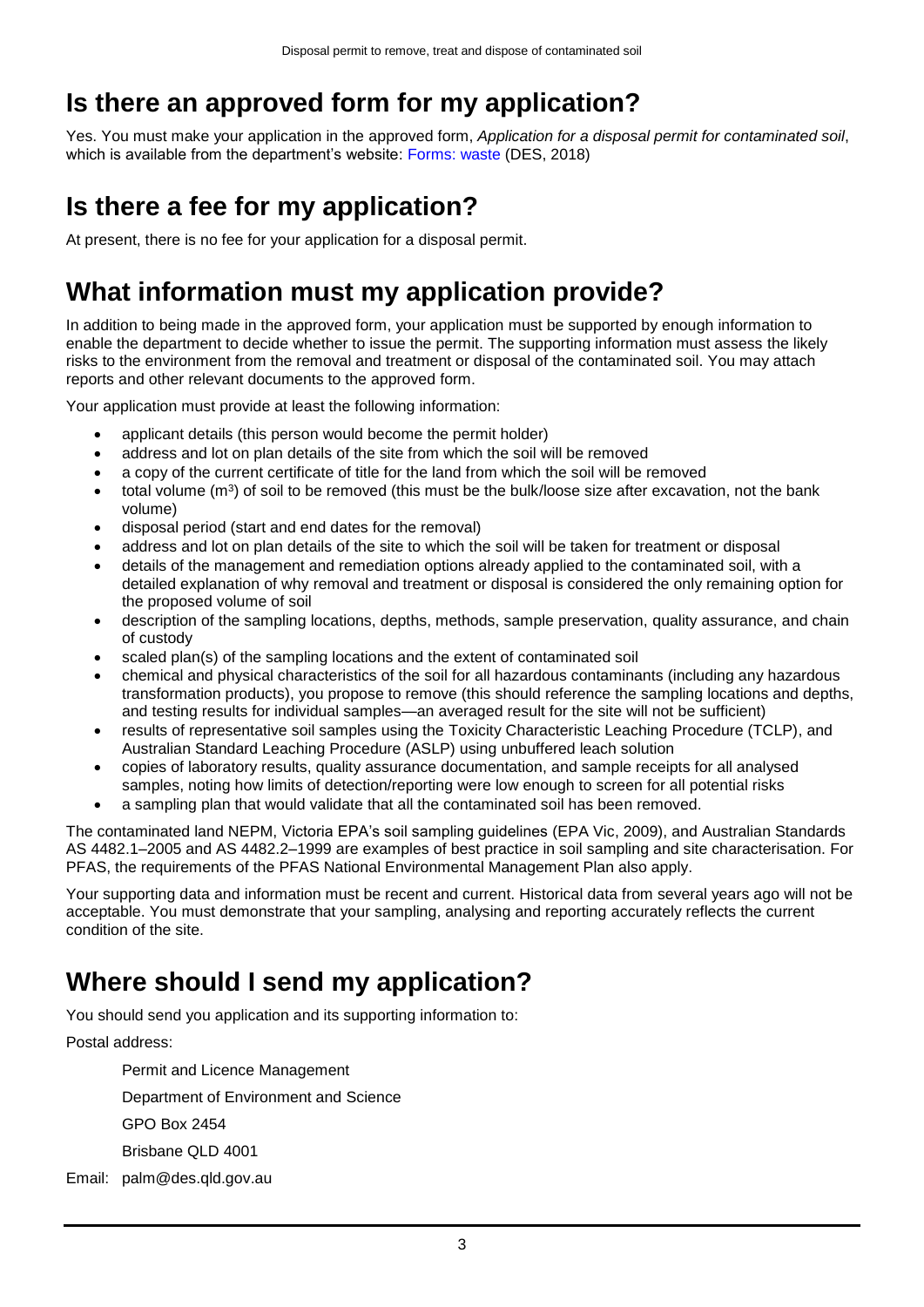# **How will the department decide the application?**

In accordance with the legislation, when deciding whether to refuse or grant an application for a soil disposal permit the department must consider the standard criteria, which are defined in Schedule 4 of the Environmental Protection Act. In addition, the department will consider the following matters:

- your application and its supporting information
- the hierarchy of remediation options contained in the contaminated land NEPM
- best practice environmental management for the removal, treatment and disposal of contaminated soil
- any applicable environmental protection policy
- any applicable site investigation report or validation report or site management plan
- any applicable Commonwealth, State or local government plans, standards, agreements or requirements
- public Interests
- the receiving environment.

### **How soon will I get a decision?**

The department will decide your application within 10 business days after receiving it.

If the department approves your application, you will receive the disposal permit within eight business days of the decision being made. If the department imposes conditions on the permit, you will also receive an information notice about the conditions.

If the department decides to refuse your application, you will receive an information notice about the decision within eight business days of the decision being made.

You should not assume that a disposal permit will be granted whenever an application is made. Consequently, you should not undertake any activities (e.g. earthworks) that would potentially cause environmental harm, or make remediation or management of the contaminated soil difficult, if a disposal permit is refused.

### **Can I vary what a disposal permit authorises?**

The department cannot change a permit after it has been issued. For example, if you wish to exceed the specified volume, you will need to apply for a new permit for disposal of any additional contaminated soil.

#### **General environmental duty**

In addition to whatever conditions the disposal permit might impose, the Environmental Protection Act (s. 319) imposes a general environmental duty on everyone. The general environmental duty states:

A person must not carry out any activity that causes, or is likely to cause, environmental harm unless the person takes all reasonable and practicable measures to prevent or minimise the harm.

In practice, this means that you must use controls when excavating, removing, treating and/or disposing of contaminated soil that ensure environmental harm is not caused. For example, there must be no unpermitted release of contaminated soil to air, land or water.

In respect of water pollution, s. 440ZG of the Environmental Protection Act imposes the following additional requirements.

A person also must not unlawfully deposit a prescribed water [contaminant](http://www5.austlii.edu.au/au/legis/qld/consol_act/epa1994295/s11.html#contaminant) in waters, any roadside gutter or stormwater drainage; or another place so that the contaminant could reasonably be expected to wash, blow, fall or otherwise move into waters, a roadside gutter or stormwater drainage.

A person must also not unlawfully release stormwater run-off into waters, a roadside gutter or stormwater drainage that results in the build-up of earth in waters, a roadside gutter or stormwater drainage.

Schedule 10 of the Environmental Protection Regulation 2019 provides a full list of prescribed water contaminants.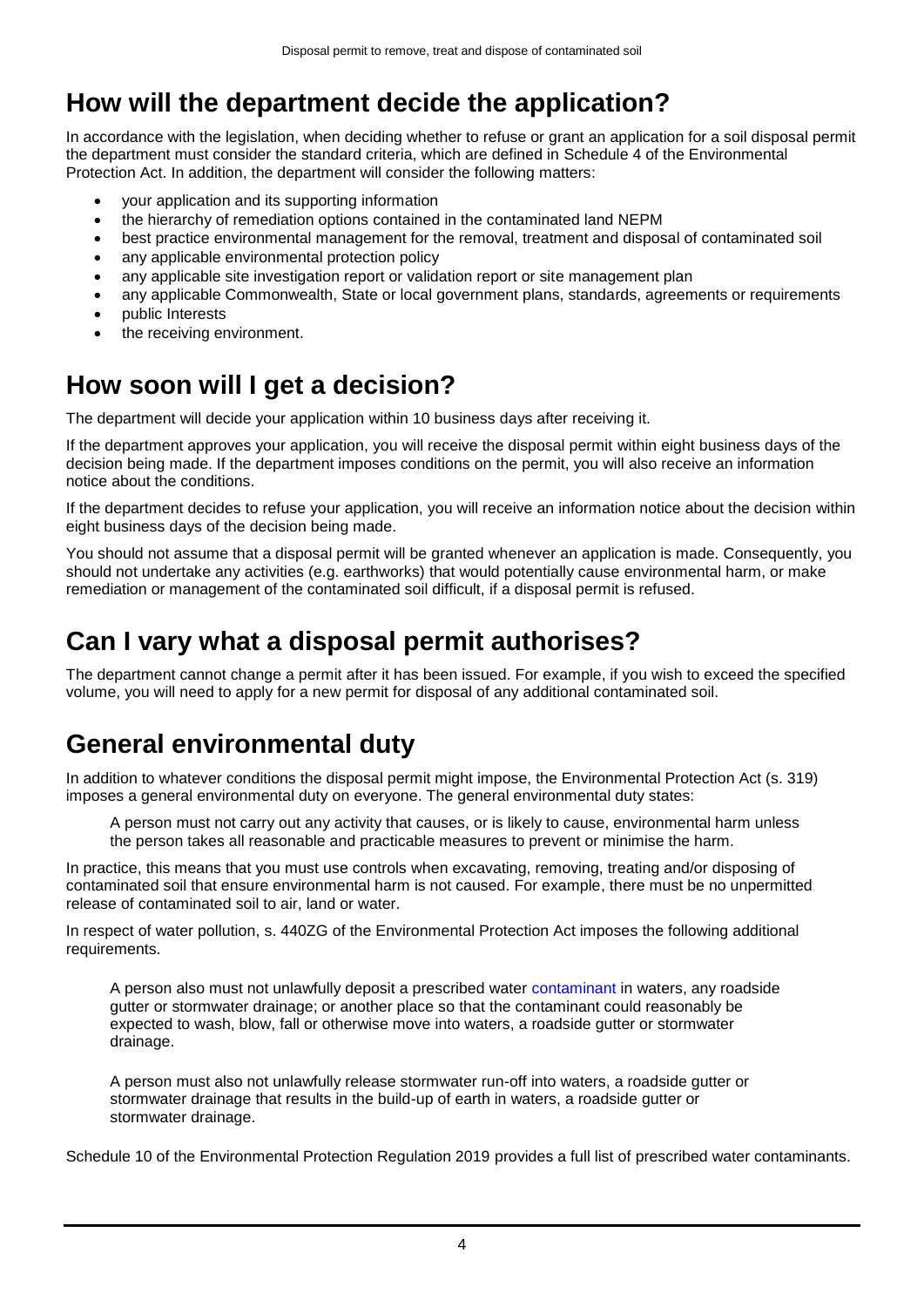Listed below are examples of actions you could take to ensure you meet your general environmental duty:

- cover loads of contaminated soil to prevent spillage and/or windblown dust during transport
- manage stockpiles of contaminated soil to ensure soil, or other contaminants (such as asbestos fibres or leachable contaminants) are not spread by runoff, wind or other means, and that noxious or offensive odours are not released
- only transport contaminated soil in suitable vehicles and containers designed to prevent spillage
- contain and clean any spilled contaminated soil as quickly as possible from transport loading areas
- clean contaminated soil spills and dust from the outside of transport vehicles after loading and unloading to prevent the spread of contamination.

#### **Are any offences related to disposal permits?**

Yes. If you do not have disposal permit, it is an offence under s. 424 of the Environmental Protection Act to remove and treat or dispose of contaminated soil from land recorded in the EMR or CLR, or to bring into the State and treat or dispose of contaminated soil from contaminated land outside of the State.

Also, it is an offence under s. 425 of the Environmental Protection Act for a permit holder, or a person acting under a disposal permit, not to comply with the conditions of the permit.

The penalty for committing an offence under s. 425 or s. 424 is 100 penalty units.

If the administering authority has reason to believe a person has not complied with the conditions of their permit, it can issue a notice requesting information about, among other things, how much contaminated soil was disposed of under the permit as shown on the acceptance receipts from the owner or operator of the approved disposal site.

Improper disposal or treatment of contaminated soil may also constitute other offences under the Environmental Protection Act, such as those related to causing environmental harm or carrying out environmentally relevant activities without the required environmental authority.

#### **Where can I get further information?**

You can get further information by arranging a pre-lodgement meeting (see above) or by contacting the Contaminated Land Unit through the following means:

Postal address:

Contaminated Land Unit

Department Environment and Science

GPO Box 2454

Brisbane Qld 4001

In person: Level 3, 400 George Street, Brisbane

Phone: 13 QGOV (13 74 68)

email: emr.clr.registry@des.qld.gov.au

website: <www.des.qld.gov.au>.

#### **References**

Department of Environment and Science 2015, *Apply for a disposal permit*, Queensland Government, viewed 8 July 2019, <https://www.qld.gov.au/environment/pollution/management/contaminated-land/permits/disposalpermit>.

Department of Environment and Science 2018, *Forms: waste*, Queensland Government, viewed 8 July 2019, <https://environment.des.qld.gov.au/forms/waste.html>.

Department of Environment and Science 2018, *How to apply for environmental licence or permit*, Queensland Government, viewed 8 July 2019, <https://environment.des.qld.gov.au/licences-permits/how-to-apply/>.

Department of Environment and Science 2015, *Managing contaminated land—Duty to notify*, Queensland Government, viewed 8 July 2019, <https://www.qld.gov.au/environment/pollution/management/contaminatedland/assessing/notifications>.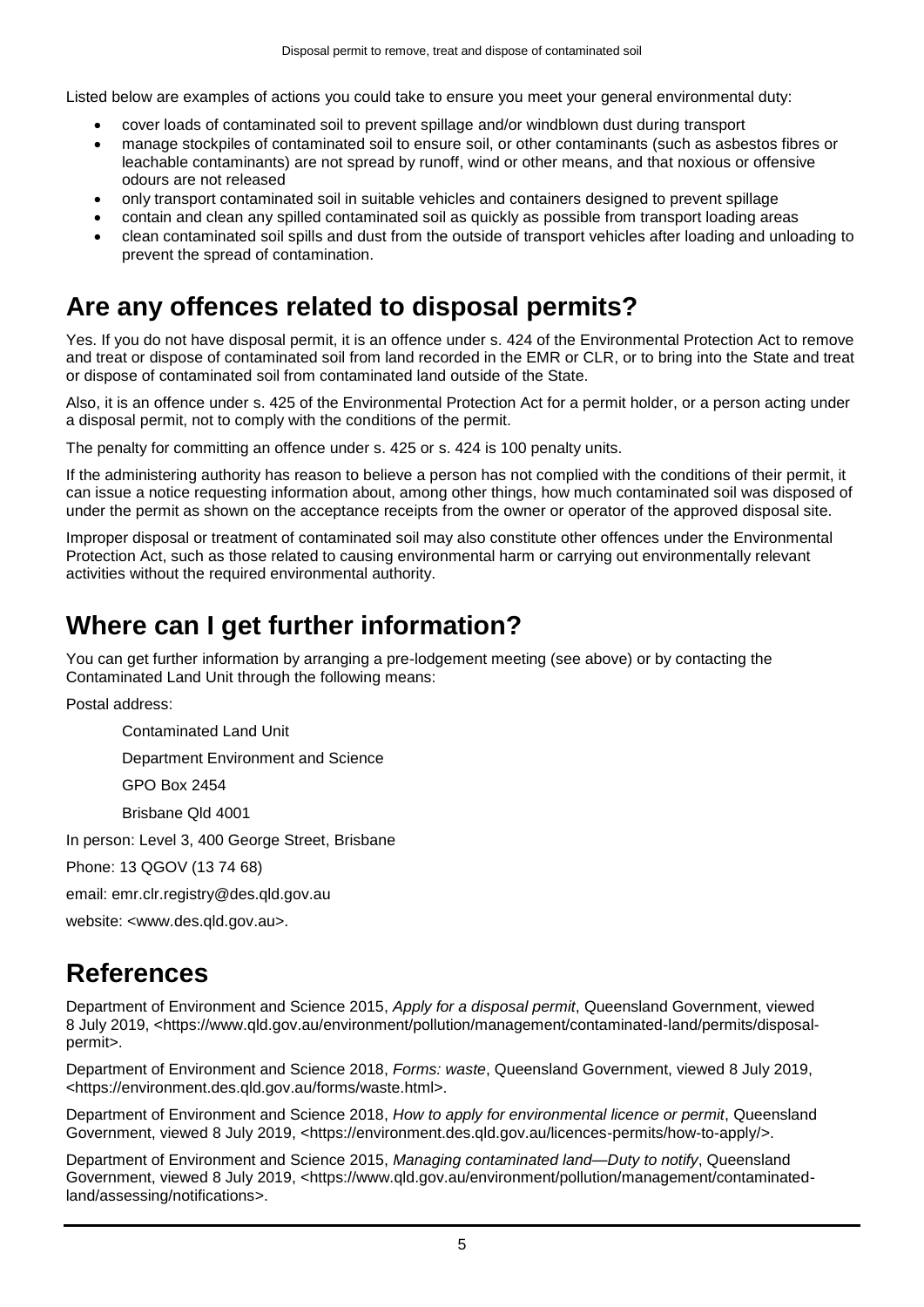Environment Protection Authority Victoria 2009, *Soil sampling*, Industrial Waste Resource Guidelines, Victorian Government, viewed 13 July 2019,

[<https://www.epa.vic.gov.au/our-work/publications/publication/2009/june/iwrg702>](https://www.epa.vic.gov.au/our-work/publications/publication/2009/june/iwrg702)

Heads of EPAs of Australia and New Zealand 2018, PFAS National Environmental Management Plan, Heads of EPAs of Australia and New Zealand, viewed 3 April 2020, <https://www.epa.vic.gov.au/-/media/epa/files/forcommunity/pfas-national-environmental-management-plan/final\_pfas-nemp-20180110.pdf>.

National Environment Protection Council 2013, National Environment Protection (Assessment of Site Contamination) Measure 1999, National Environment Protection Council, viewed 8 July 2019, <http://www.nepc.gov.au/nepms/assessment-site-contamination>.

National Remediation Framework 2020, *National Remediation Framework overview*, CRC CARE, viewed 16 June 2020, <https://www.remediationframework.com.au/>.

Standards Australia 1999, *Guide to the sampling and investigation of potentially contaminated soil, Part 2: Volatile substances*, AS 4482.2–1999, Standards Australia, Homebush.

Standards Australia 2005, *Guide to the investigation and sampling of sites with potentially contaminated soil,*  Part 1: Non-volatile and semi-volatile compounds, AS 4482.1–2005, 2<sup>nd</sup> edn, Standards Australia, Sydney.